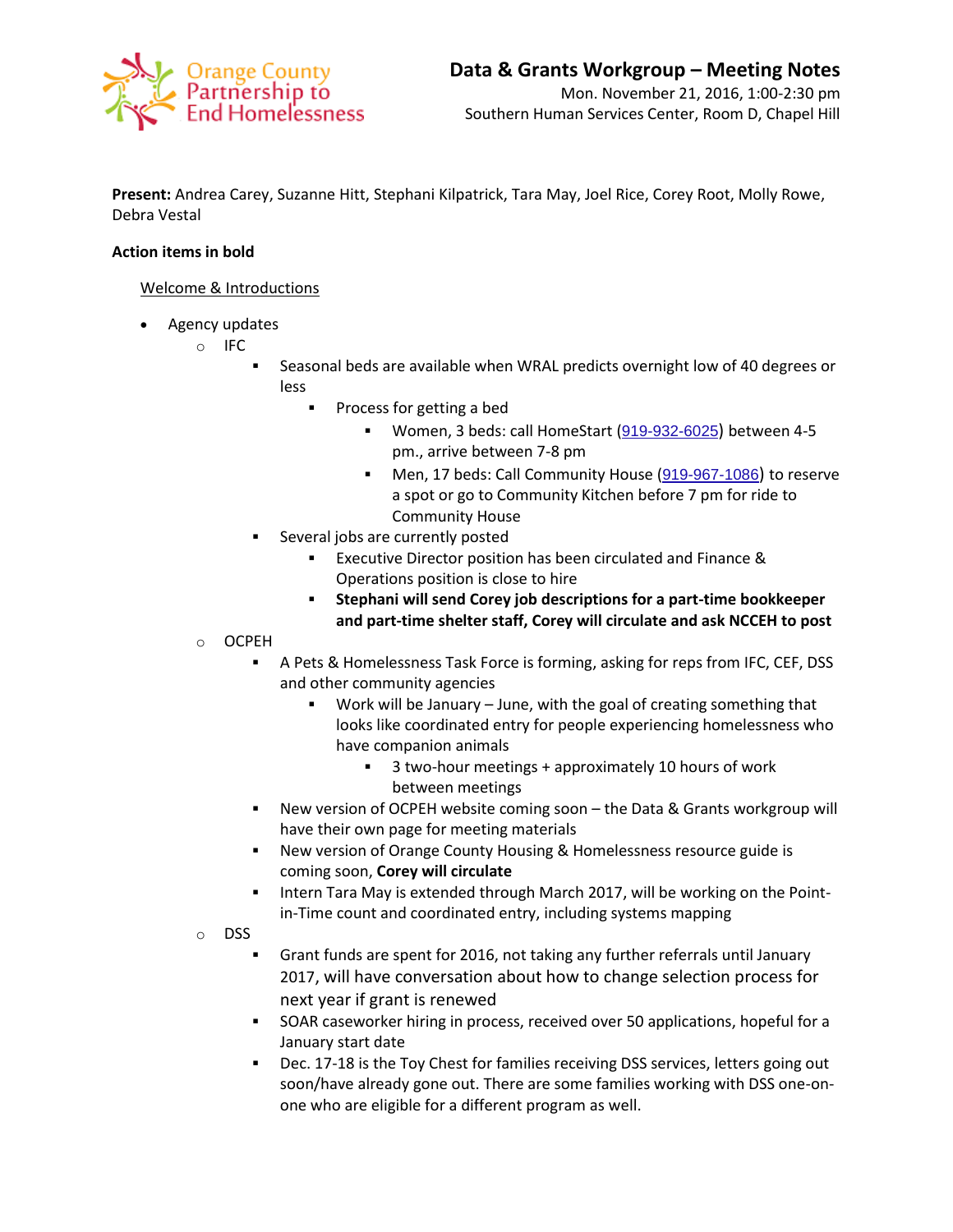

# o Cardinal

- Working on contracting out the PSH CoC grants
- No current capacity for the CoC grant
- Alexis Bowers no longer working for Community Link contact Ginny Rainwater with Cardinal PSH grant admin questions: Rainwater, Ginny [girainwater@communitylink-nc.org,](mailto:girainwater@communitylink-nc.org) 704-943-9501
	- RA grant-CASA has reduced number of units in grant—opens 2 units of PSH that other organizations could survive; Horizons looking to sell remaining 7 units (after 1 sold last year); want to use the money for PSH in meantime
- :
- o Housing for New Hope
	- Martin not able to attend, but he sent an email update that they are still waiting on grant consolidation (part of the 2016 CoC application process). Once HFNF receives confirmation of the grant consolidation they will request the grant transfer.
		- **Corey will send email to Michael Johnson and HUD re: possible for him to process consolidations?**
- Review of September action items
	- $\circ$  Corey will send IFC and HFNH the grant numbers for the requested transfers  $$ not needed
	- $\circ$  Discuss how we can best implement ROI and referral info in Orange County on this agenda

#### ESG Application

- $\circ$  Information about funding availability sent wide to many agencies, in the end the agencies who applied before applied again for the max amounts available
	- IFC applied for emergency shelter, \$35,356
	- **BEDAS DSS** applied for rapid re-housing, \$23,571
- $\circ$  Corey made scorecard, applications were scored, voted on by OCPEH Leadership Team
- o Delivered to State ESG Office by deadline, October 21. We should hear back in January on funding decisions
- $\circ$  NCCEH is sending a survey about the process, Corey will complete and circulate to others for wide input

#### HMIS Update

- o HMIS Governance Committee met in-person Monday Nov. 14
	- MCAH hired new community staff person Marti Morris
	- ServicePoint 7 upgrade will be later than expected, now saying late 2017
	- New reporting tool, Qlick, still expected in December or January
	- MCAH will be re-doing end user training shorter and getting input from Beta testers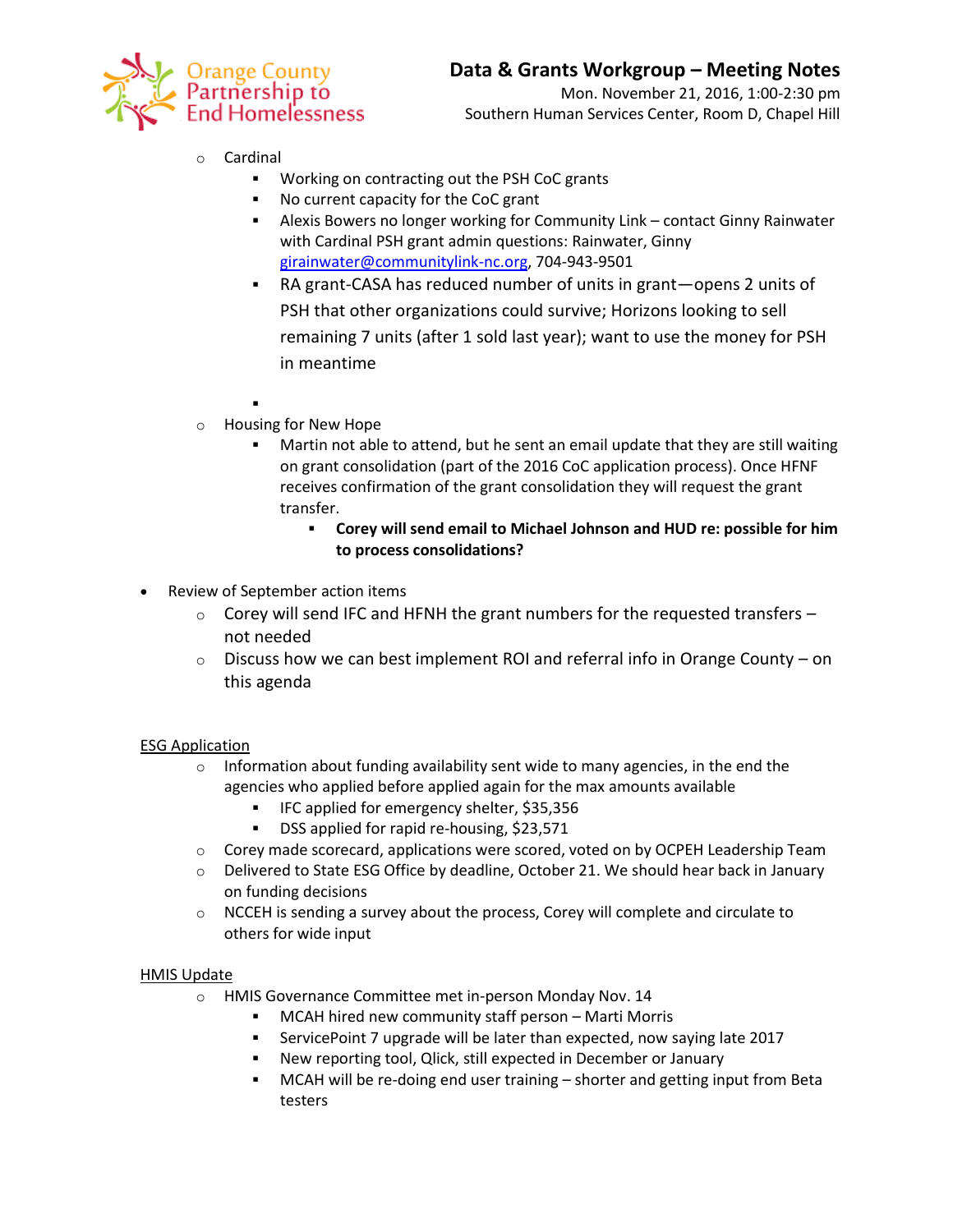

- o NCCEH Data Center Staff Update
	- AHAR
		- **final deadline Dec. 1; showing gaps in system as well as HMIS**
		- Winter beds should be considered Seasonal, not Overflow (can only be attached to projects with yearlong beds); needs to be separated from regular programs
		- Last year 9/17 emergency beds were utilized; not Transitional housing—misclassified last year and skewed utilization rates
	- $\blacksquare$  PIT
		- **Instead of hand forms, will be using PIT report in ART for** sheltered folks
		- Practice running PIT report in ART before PIT to see if there are gaps that are not being captured
	- **Jasmin out on maternity leave until February**

# Coordinated Entry Update

- Systems Mapping & Gaps Analysis
	- o Hope to wrap up by end of January-maps referrals, account for all of the current programs,
	- o Next step: what we are missing, who are we not serving
	- o Suggestions for funding for new programs to fill gaps
- Plan
	- o OC Connect-100 unique log-ins to enter VI-SPDATs
		- Include prev./div. screening will be assessed when someone is presenting for a shelter bed
			- Trying to help them determine if they can go anywhere else besides the shelter; conflict resolutions, safety assessments, etc. can divert 20% of people—prioritizes beds for people who need it most
	- o VI-SPDAT
		- Use as main assessment/referral tool
			- Convo about staff capacity to complete these assessments for the number of folks presenting for services
	- o Referrals are by phone, email, fax, etc. currently; not put into HMIS